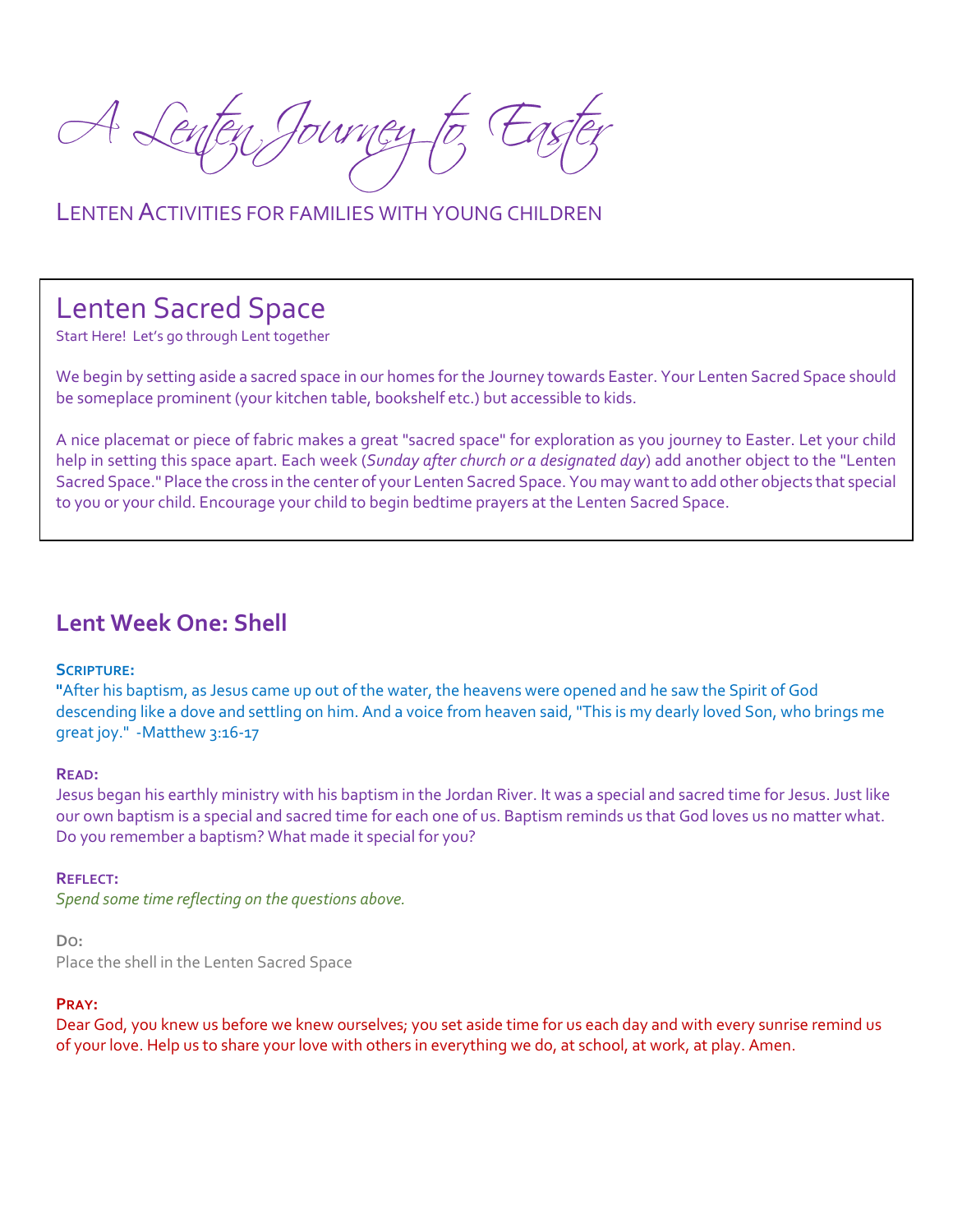# **Lent Week Two: Sand**

#### **SCRIPTURE:**

**"**And a voice from heaven said, "This is my dearly loved Son, who brings me great joy." Then Jesus was led by the Spirit into the wilderness to be tempted there by the devil. For forty days and forty nights he fasted and became very hungry. -Matthew 4:1-2

#### **READ**:

After Jesus was baptized he was sent out into the wilderness to be tested. The wilderness is a very dry and lonely place. This sand reminds us that even in the loneliest places God will always go with us. When have you felt alone and someone helped you?

#### **REFLECT:**

*Spend some time reflecting on the questions above.*

**Do**:

Pour the sand into a special place in the Lenten Sacred Space.

#### **PRAY:**

God, you are always with us even when we feel lonely and scared. Help us to reach out to those who are alone, that they may know your love and peace through us. We make our prayer in Jesus' name. Amen.

### **Lent Week Three: Rocks**

#### **SCRIPTURE:**

**"**The tempter came to him and said, "If you are the Son of God, tell these stones to become bread." But Jesus told him, "No! The Scriptures say, 'People do not live by bread alone, but by every word that comes from the mouth of God.'" - Matthew 4:3-4

#### **READ**:

While in the wilderness Jesus was tempted to turn stones into bread. Though he resisted the temptation, he became famous for feeding people who were hungry for food, or for love, or for a word of encouragement, or for simple acceptance. Might there be a stony place in you that needs transforming?

#### **REFLECT:**

*Spend some time reflecting on the questions above.*

**DO**:

Add the stones to the Lenten Sacred Space

#### **PRAY:**

Dear God, help us to be fed with the love of your Son Jesus; that we may feed those in need of love, of food and of friendship, no matter where we meet. Amen.